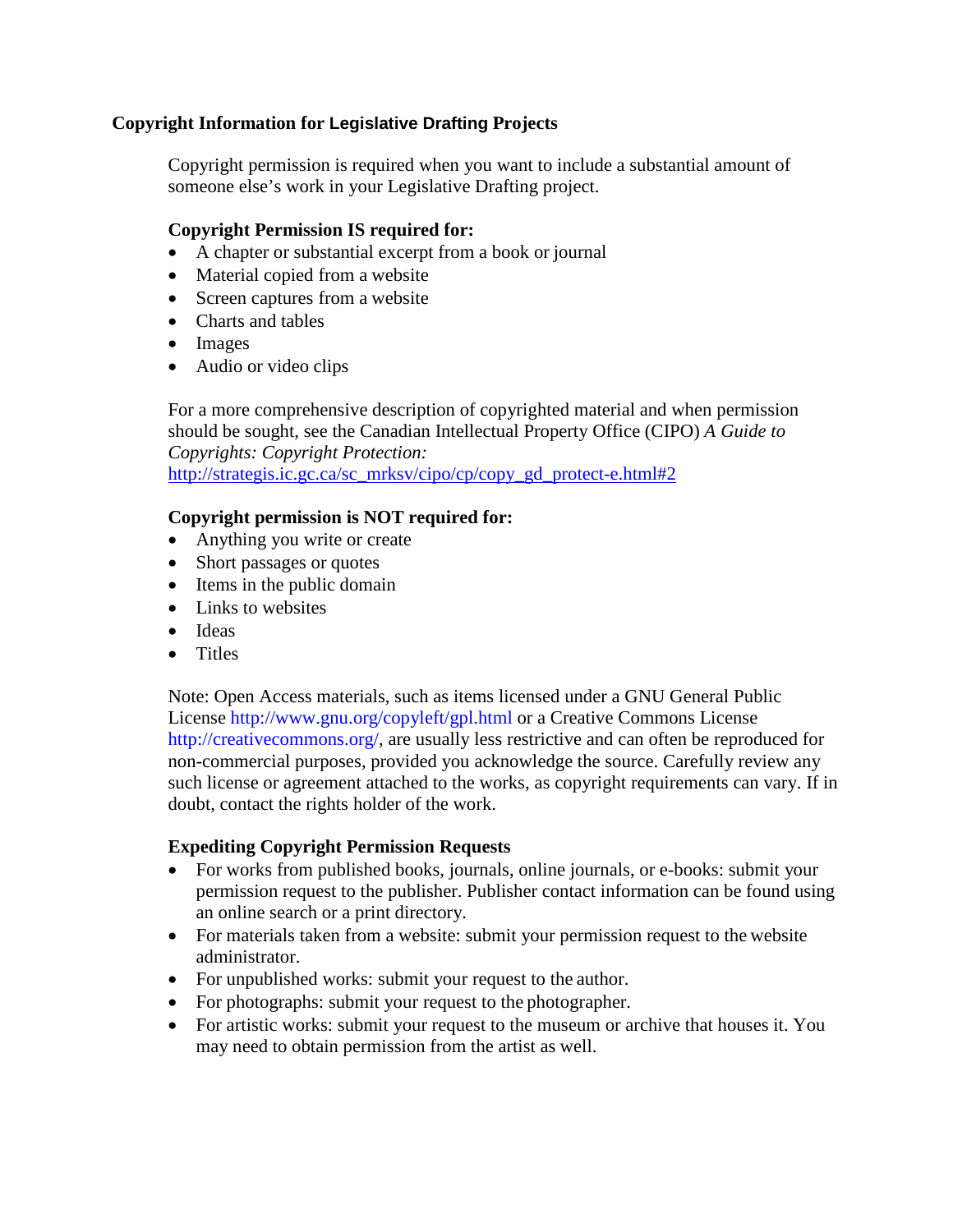• For video clips or audio clips: submit your request the producer or distributor of the work.

If you have difficulty locating a rights holder, contact a Copyright Collective or the Copyright Board of Canada.<http://www.cb-cda.gc.ca/societies/index-e.html>

# **Requesting Copyright Permission**

If available, complete and submit the copyright permission form provided on the publisher's website. Fill out the form as completely as possible; incomplete forms or missing information will delay your request. If you are submitting a copyright permission form online, remember to make and keep a copy for your files. If no online form is available use the following copyright permission form as you template:

### **Copyright holder name & address**

Dear **Copyright Holder:**

RE: **Author, Complete Title** (description of item or excerpt). **Place of publication: Publisher, year, Pp #s. ISBN#, URL** (If applicable).

I am a graduate student in the Graduate Diploma Legislative Drafting (GDLD) program at Athabasca University. On the understanding that you own copyright to the above item, this letter is to request permission to reproduce this material for use in my GDLD graduation project. The project will be reproduced in both paper and electronic format. The electronic version of the project will be deposited in the Athabasca University Library *Digital Thesis and Project Room* <http://library.athabascau.ca/DTPR/> and stored on a server owned and maintained by Athabasca University. I am requesting non-exclusive world rights.

Please let me know if you are the copyright holder of this work, and if so, if will there be a fee for this copyright permission. Should permission be granted, please provide me with your preferred acknowledgment statement.

My deadline for this project is **(date).** Thank you for your prompt attention to my request and I will look forward to receiving a response at your earliest convenience.

#### Sincerely, **Your Name & Address**

# **Pending Copyright Permission Requests**

Before you can include the cited material in your project you must receive written consent, via fax, mail, or email, from the rights holder. Obtaining rights holder permissions can be a lengthy process. Ensure that you allow sufficient time to complete your project with or without the material you want to reproduce. Following up on your initial request often helps to expedite a response from the rights holder. Keep in mind that many publishing houses may not respond to requests for several weeks.

**Note:** If you are adapting the rights holder's material in any way, your permission request form must describe how you intend to modify the material.